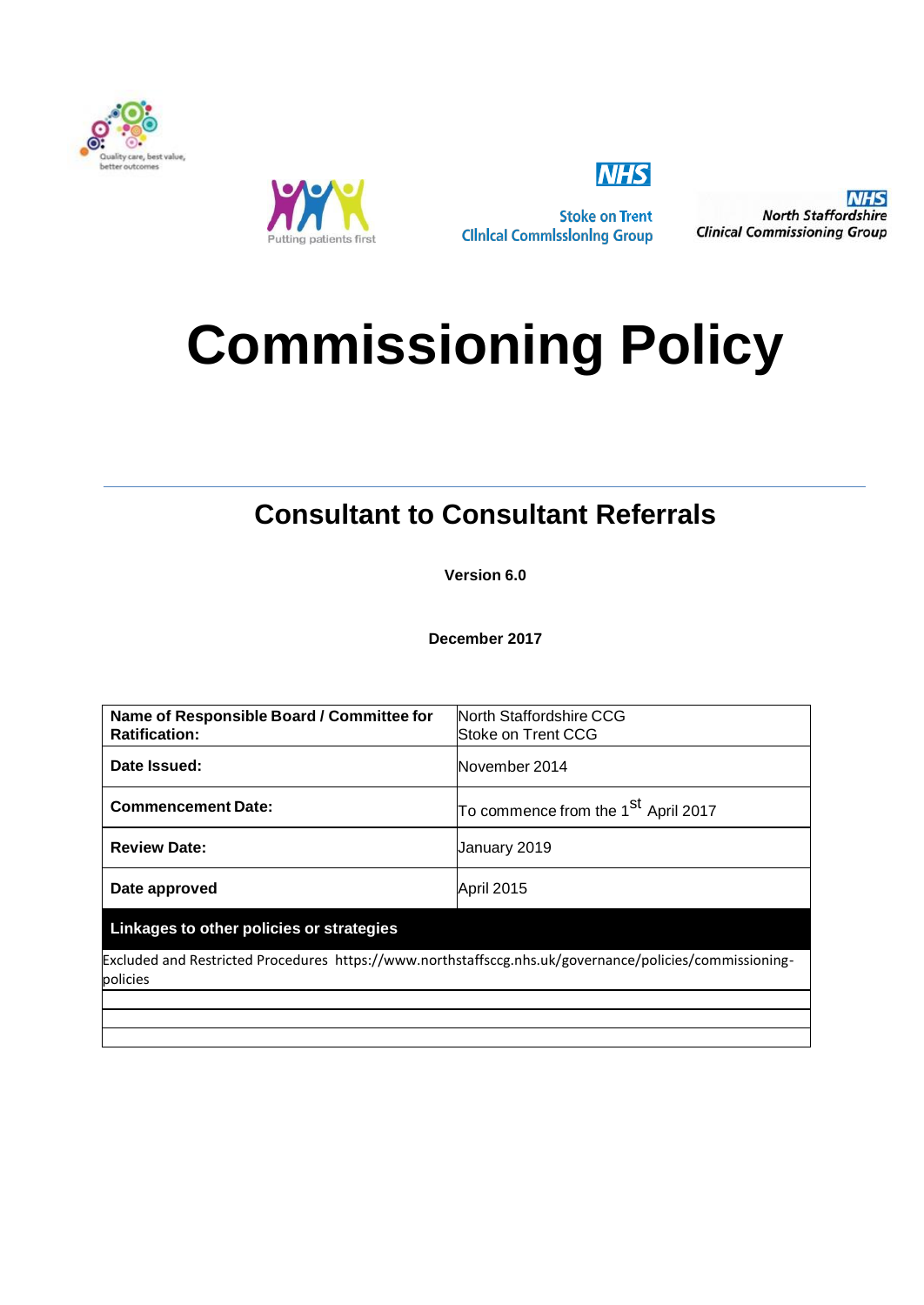# **Version Control Log**

| <b>Version Number</b> | <b>Date</b> | <b>Outline of Amendments</b>                                                                                   |
|-----------------------|-------------|----------------------------------------------------------------------------------------------------------------|
| V <sub>2</sub>        | 07.04.2015  | Incorporation of amendments from Provider                                                                      |
|                       |             | Clarification of consequences section 7                                                                        |
|                       |             | Clarification of audit process - section 8<br>Quantitative and qualitative aspects of Audit                    |
| V4                    | 24.04.2015  | Restricted Point 4.2 and 4.3 Bullets 2 to T&O and<br>Ophthalmology specialties only.                           |
| V <sub>5</sub>        | 19.02.2016  | Amendment to Dates - Audit Review dates                                                                        |
| V <sub>6</sub>        | 18.12.2017  | To include all providers delivering services commissioned by North<br>Staffordshire CCG and Stoke on Trent CCG |
|                       |             |                                                                                                                |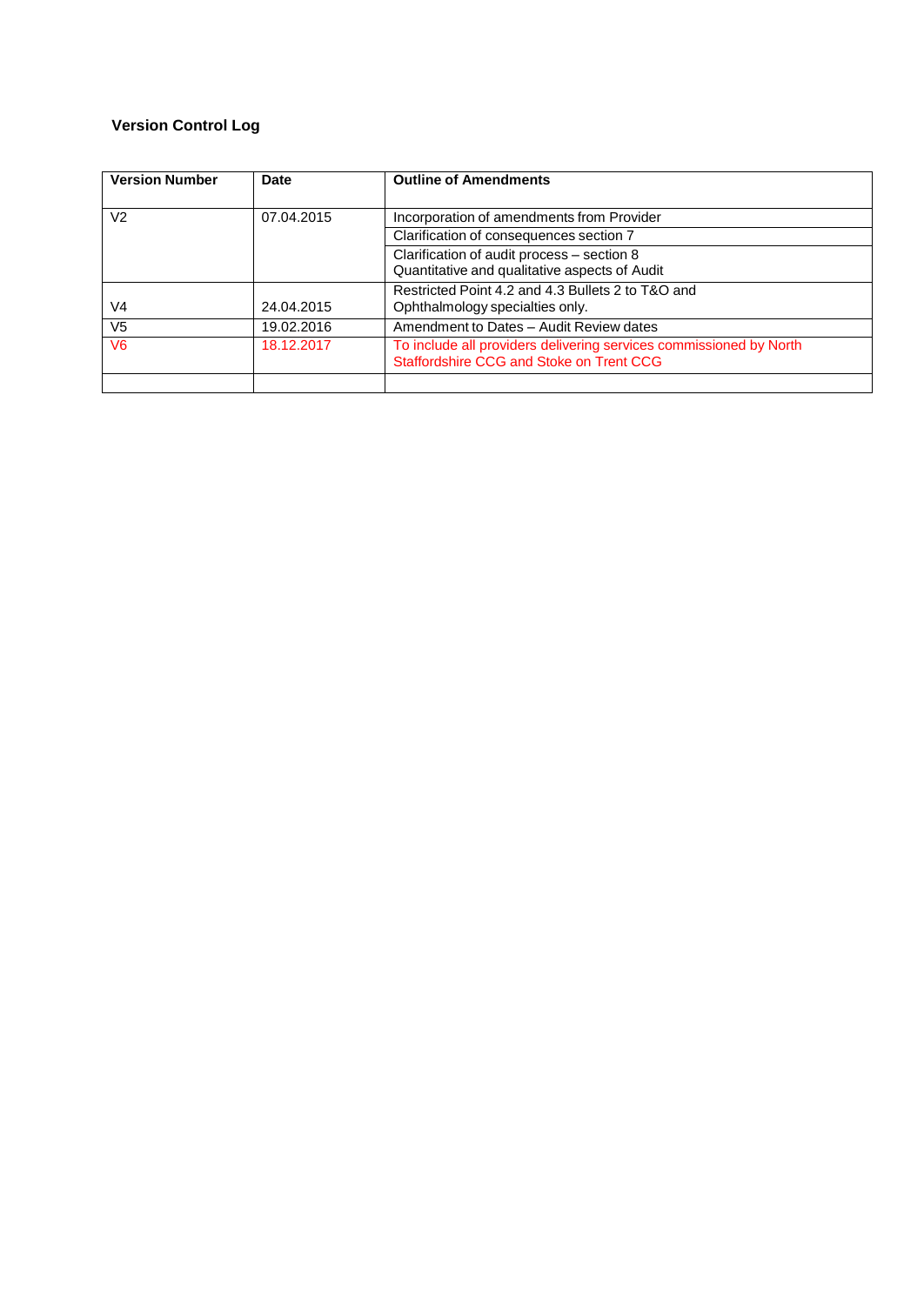# **Table of Contents**

| 1                 | Purpose                                                                                                                                                                                                                                                  |  |  |  |
|-------------------|----------------------------------------------------------------------------------------------------------------------------------------------------------------------------------------------------------------------------------------------------------|--|--|--|
| $\overline{2}$    | Background                                                                                                                                                                                                                                               |  |  |  |
| 3                 | Scope                                                                                                                                                                                                                                                    |  |  |  |
| 4                 | <b>Operating Policy</b>                                                                                                                                                                                                                                  |  |  |  |
| 4.1               | Underlying principles                                                                                                                                                                                                                                    |  |  |  |
| 4.2<br>4.3<br>4.4 | Referral requiring redirection within same specialty (intra-specialty referrals)<br>Referral requiring redirection to a different specialty (inter-specialty referrals).<br>Referral requiring redirection to another organisation (tertiary referrals). |  |  |  |
| 5                 | Ethical and Legal Policy for Decision Making                                                                                                                                                                                                             |  |  |  |
| 6                 | Roles                                                                                                                                                                                                                                                    |  |  |  |
| 7                 | <b>Clarification of Payments</b>                                                                                                                                                                                                                         |  |  |  |
| 8                 | Monitoring of the Policy                                                                                                                                                                                                                                 |  |  |  |
| 9                 | Maintaining an Up to Date Policy                                                                                                                                                                                                                         |  |  |  |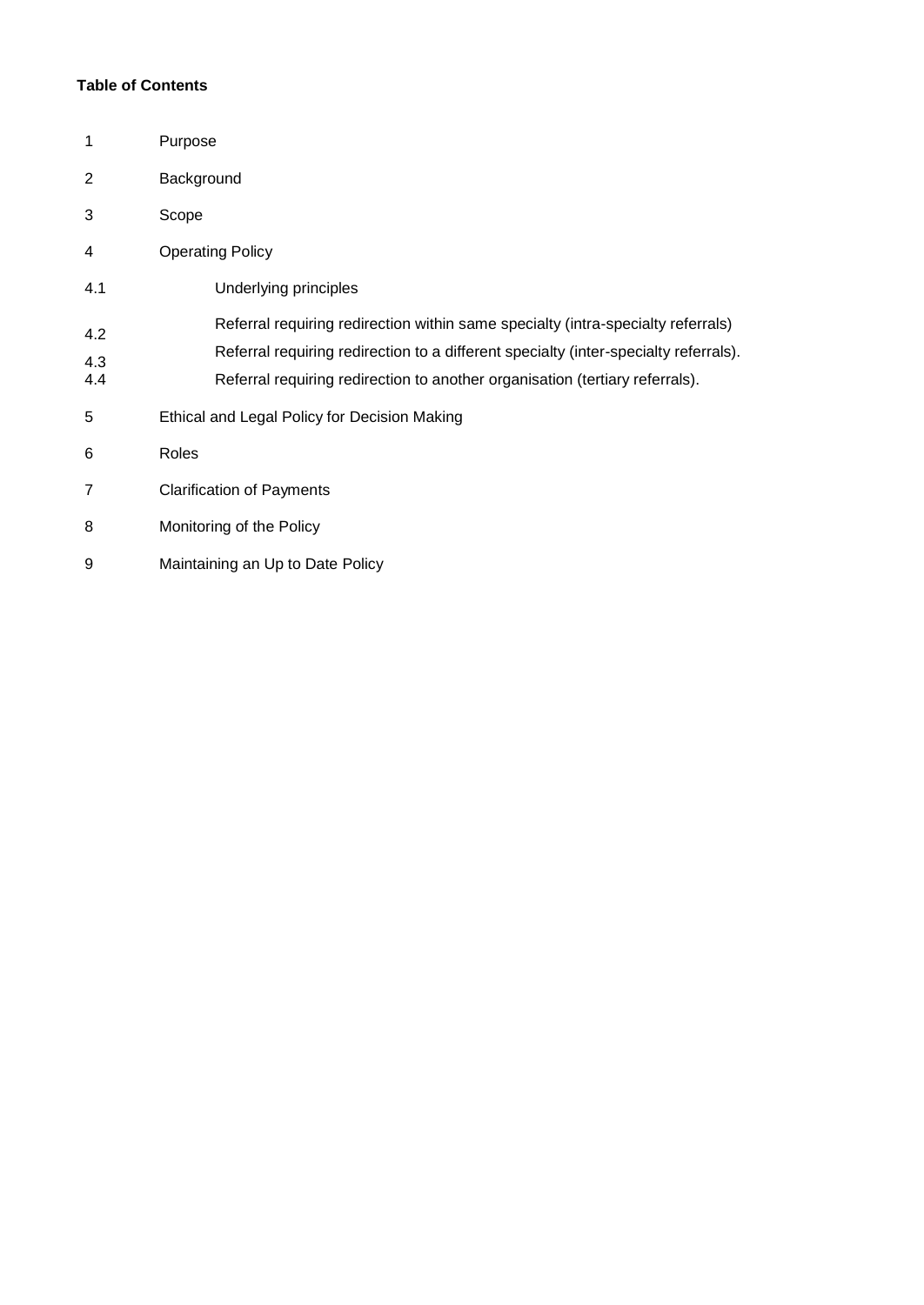# **1. Purpose**

- **1.1.** The purpose of this commissioning policy is to clarify under which circumstances the CCGs will consider Consultant to Consultant referrals / internal referrals within the Providers clinical services.
- **1.2.** The policy is designed to reduce the need for referrals between and within specialities for non- urgent and un-related conditions for improved efficiency in the way Primary Care, Community Services and Secondary Care utilise the resources available, and by doing so to take every opportunity to provide patient health care closer to home.

# **2. Background**

**2.1.** The requirement to offer patient's choice adds a layer of complexity to the issue of consultant- toconsultant referrals. It is therefore advisable to have a local agreement about when consultant-toconsultant referral without choice may be appropriate and when patients should be referred back to their own GP.

# **3. Scope**

- **3.1.** The scope of this policy applies to services commissioned by the CCGs from:
	- All **Community providers** delivering services commissioned by North Staffordshire CCG and Stoke on Trent CCG
	- All **Acute providers** including private providers delivering services commissioned by North Staffordshire CCG and Stoke on Trent CCG
	- All providers of **Mental Health Services** delivering services commissioned by North Staffordshire CCG and Stoke on Trent CCG
- **3.2.** This protocol applies from the 1 April 2015 until further notice.

# **4. Operating Policy**

# **4.1. Underlying principles**

- 4.1.1.It is only appropriate to refer a patient to another consultant for further tests, an opinion or further management where this directly relates to the original condition (as described by the initial primary care referrer).
	- 4.1.1.1. Any non-urgent problems that are not directly related to the original referred condition (as described by the initial primary care referrer) should be referred back to the patient's GP for a discussion with the patient and a decision on the patient's subsequent treatment and care.
	- 4.1.1.2. When an in-patient develops a condition not related to the reason for admission or during the inpatient stay a condition is identified, and the condition is not of an urgent nature no consultant to consultant referral should be made, the condition should be noted in the discharge summary and the patient should be advised to see their own GP following their discharge.
	- 4.1.1.3. In the event a referred patient mentions a condition to the consultant that is incidental to the reason for initial referral by the GP, the patient should be referred back to the GP with instructions to ask the GP's opinion regarding his/her management. The GP can then advise the patient of the choices available for ongoing diagnosis and treatment of their condition.
- 4.1.2.In referring a patient back to a GP, consultants should not raise expectations of the patient that an onward referral will be made.

# **4.2. Referral requiring redirection within same specialty (intra-specialty referrals)**

- 4.2.1.This applies when a consultant identifies that a patient should be referred on to an alternative consultant within the same specialty.
- 4.2.2. When this occurs before the patient attends for a consultation; because a consultant identifies from the content of the referral that the patient requires an appointment with a more appropriate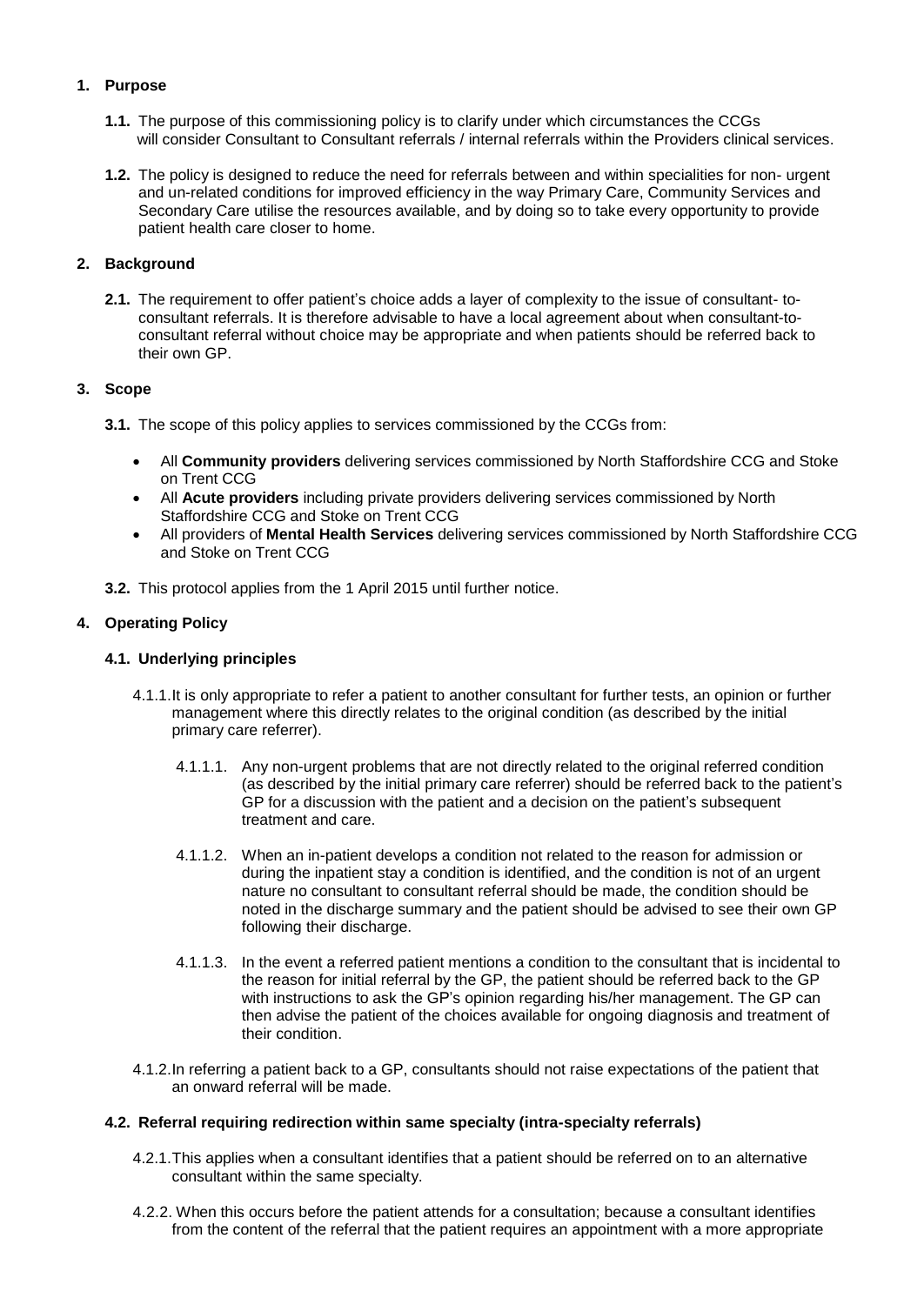consultant in the specialty; the referral should be redirected within the specialty without Commissioners incurring additional costs

- *for UHNM this is for T&O and Ophthalmology specialties for other providers all specialities are covered.*
- 4.2.3.Commissioners recognise it is essential that GP referrals give adequate information for referrals to be directed initially to the appropriate consultant.
- 4.2.4.Where the content of the referral is unclear or not specific enough for clear indication of the appropriate consultant the referral should be redirected back to the GP through the Referral Management Centre, who will advise the GP in writing of the need for improvement in the referral and to where appropriate to gain further information.
- 4.2.5.Where a patient requests a second opinion, they will be referred back to their GP rather than a referral being made to another consultant within the Trust.

#### **4.3. Referral requiring redirection to a different specialty (inter-specialty referrals).**

- 4.3.1.This means when a consultant identifies that a patient should be referred on to an alternative consultant for a condition not identified at the original referral and / or where the patient will not remain within the same specialty.
- 4.3.2.When this occurs before the patient attends for a consultation; because a consultant identifies from the content of the referral that the patient requires an appointment with a consultant in a different specialty; the referral should be redirected without Commissioners incurring additional costs. The patient's GP should be notified in writing of the redirection of the referral and the reasons for it
	- *for UHNM this is for T&O and Ophthalmology specialties for other providers all specialities are covered*
- 4.3.3.Consultants should not refer patients to another specialty for an unrelated condition unless this is deemed to be urgent. Patients should be referred back to the GP, where the GP will offer choice to the patient for onward referrals if that is deemed to be necessary. The following proposals allow patients to have choice of provider of their care where appropriate, without putting delays in the system, when to do so would be detrimental to their health.

#### **4.4. Referral requiring redirection to another organisation (tertiary referrals).**

- 4.4.1.In addition to the protocols outlined above, Stoke on Trent CCG and North Staffordshire CCG consider it is acceptable to make referrals into other organisations or to accept referrals from other organisations in the following circumstances:
	- Suspected or diagnosed cancer;
	- Urgent problems for which delay would be detrimental to the patient's health (the "two week rule" as applied for GP referrals);
	- Where the destination is recognised as specialist and only accepts referrals from consultants;
	- Where the referral is for a very specialist opinion or treatment where the destination
	- of the referral is "the provider of choice"; and
- 4.4.2.Where onward referral is expected and planned as an essential part of the same pathway of care. Any circumstances or set of conditions outside of these should be dealt with following the protocol for inter-specialty consultant to consultant referrals.

# **5. Ethical and Legal Policy for Decision Making**

- **5.1.** Clinical safety considerations must predominate at all times.
- **5.2.** The NHS Commissioners have Prioritisation Frameworks which are reviewed annually. Utilisation of these prioritisation frameworks informs the annual review of this policy and the procedures and treatments it covers.
- **5.3.** The provider, must also give due consideration to assuring itself that any consultant to consultant referrals do not circumvent the requirements of 18 week referral pathways that would have been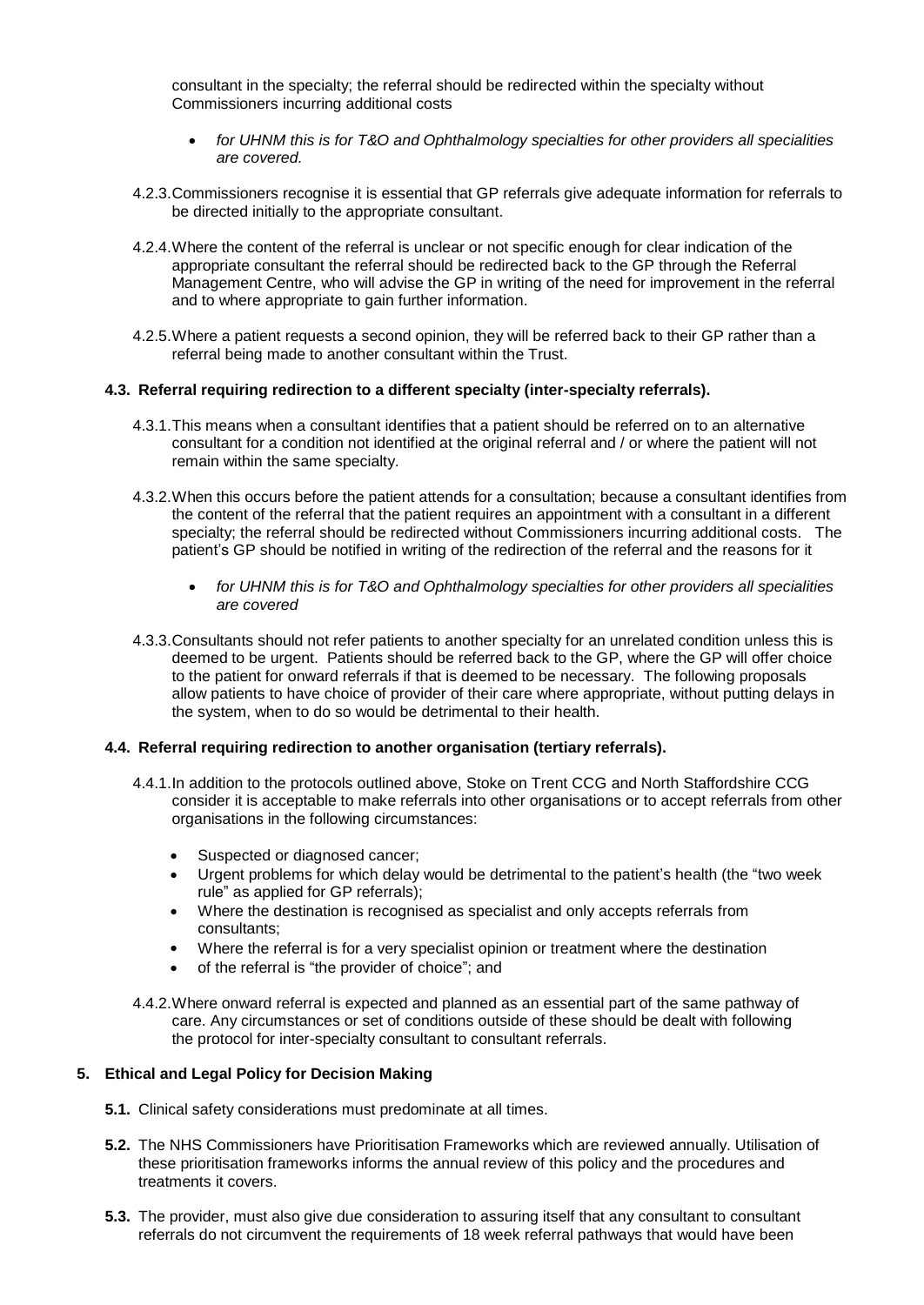instigated had the patient been referred by their GP. In this regard the Provider must ensure patients are tracked appropriately and their care delivered in a timely manner.

### **6. Roles**

**6.1.** Whilst the title of the protocol relates to Consultants, it is understood that other Clinicians such as (but not limited to) Senior Registrars, Speciality Doctors or Clinical Fellows acting under the Consultants' instructions or clinical guidelines or as is expected as part of their role and their experience will also make referrals where indicated. Therefore, it is expected that the principles of this policy will apply to all referrals being assessed by Clinicians.

#### **7. Clarification of Payments**

- **7.1.** Where a breach of the policy is identified no payment will be made for the subsequent appointment.
- **7.2.** Referrals requiring redirection within the same speciality or to a different speciality that breach the principles of this policy, may be undertaken but at no additional costs to the Commissioner (please see 4.2 and 4.3 above).

# **8. Monitoring the Policy**

- **8.1.** NHS Commissioners will monitor the adherence to this policy through the contractual reporting process and audit.
- **8.2.** NHS Commissioners will provide periodic reports to their Boards reporting the number and nature of breaches of the Policy, by provider.

# **9. Quantitative Audit**

- **9.1.** Where there are defined principles, the compliance with the criteria will be subject to regular clinical audits carried out jointly between the NHS Commissioners and the Provider.
- **9.2.** The audit process will require providers to produce patient specific evidence that confirms the principles have been satisfied at the time the decisions regarding the referral were taken.
- **9.3.** Where audit shows that the evidence is not available or is deficient or fails to satisfy the auditor that the principles were met at the time the decision regarding the referral were taken, then the default will be to consider that the referral to consultant was not in line with the principles and therefore will not attract payment from the NHS Commissioners as defined in section 7 above.
- **9.4.** All providers, should consider, in advance, how it will provide sufficient patient specific evidence to show that criteria have been met, and that this is provided at the first audit. There will be no further opportunities to provide information (such as by re-audit) unless with the written consent of the **Commissioner**

### 9.4.1.Qualitative Audit

- 9.4.1.1. To review and audit the appropriateness and quality of referrals, particularly those that have resulted in subsequent consultant to consultant referrals which breach this policy, through clinician led triage of referrals.
- 9.4.1.2. Joint Quarterly audits will be undertaken by GP and Provider of clinician led triage of referrals as above:
	- o Quarter one July / August
	- o Quarter two October / November
	- o Quarter three January / February and
	- o Quarter four April / May.

#### **10. Maintaining an Up-to-Date Policy**

**10.1.** Specifically, the role of the NHS Commissioners is to

Monitor the implementation of the Policy and the impact it has on clinical decision making;